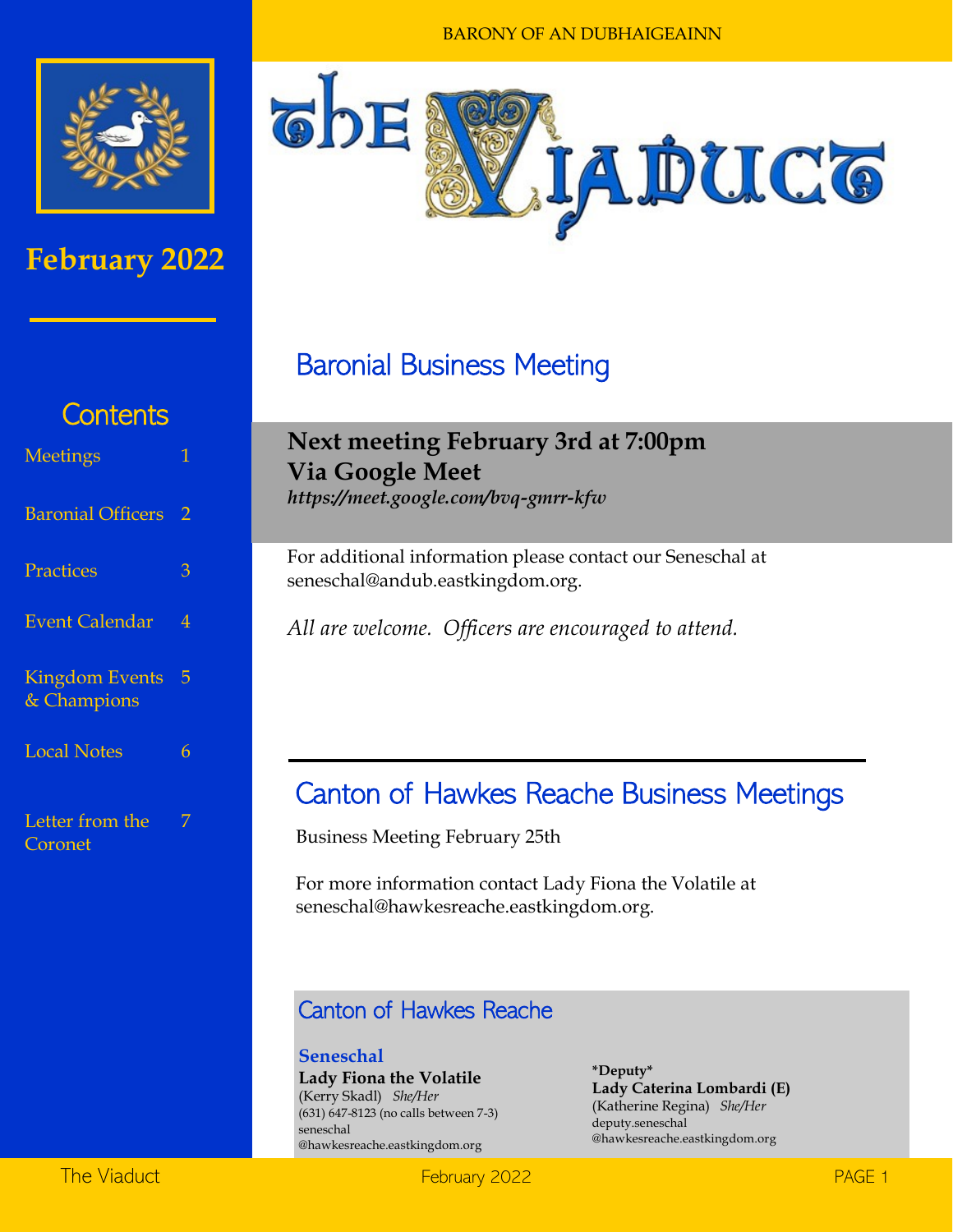## Baronial Officers

#### **Baron & Baroness**

#### **Baron Titus Aurelius Magnus**

(Kevin Dowd) *He/Him* (516) 810-3108 (before 9pm) baron@andub.eastkingdom.org

#### **Baroness Sorcha Of Stonegrave**

(Pamela J. Jacques) *She/Her* (516) 318-3203 (before 9pm) baroness@andub.eastkingdom.org

#### **Seneschal**

**Lady Lily Morgaine of The East** 

(Rebecca Molinari) *She/Her* (631) 804-7438 (text preferred) seneschal@andub.eastkingdom.org

#### **Baroness Mistress Suzanne Neuber de Londres (E)** (Susan Maebert-Frank) *She/Her* deputy.seneschal@andub.eastkingdom.org

#### **Social Media Officer**

**Lord Fearghus Mac Cailin** (Brian Carroll) *He/Him* smo@andub.eastkingdom.org

#### **Herald**

**Lady Sláine Baen Ronáin** (Pamela Petritsch) *She/Her* Herald@andub.eastkingdom.org (631) 902-1003 (Text preferred before 10pm)

**\*Deputy\* Lady Violet Hughes (E)** (Allison E. Hoffman) *She/Her* deputy.herald@andub.eastkingdom.org

#### **Knight Marshal**

**Lord Antonio Giancarlo Nicastri** (Robert Mahling) *He/Him* knightmarshal@andub.eastkingdom.org (631) 804-9613 Text preferred

**\*Deputy Knight Marshal\* Baron Brick James Beech (E)** (Kyle Payne) *He/Him* deputy.knightmarshal@andub.eastkingdom.org

**Lord Enrique de Acosta** (Jacob Miranda) *He/Him* deputy.knightmarshal@andub.eastkingdom.org **\*Captain of Throwers\* Wulfsige i Jorvik**  (David Fishman) throwers@andub.eastkingdom.org

**\*Captain of Archers\* Lord Ronan FitzRobert** (Scott Petritsch) *He/Him* (631) 648-8888 archers@andub.eastkingdom.org

**\*Captain of Fencers\* Laird Eanraig the Bonesetter** (Jim Best, D.O) (631) 849-4066 fencers@andub.eastkingdom.org

#### **Exchequer**

**Lord Oswyn Northwode** (Bradley Hausman) *He/Him* (631) 275-2376 exchequer@andub.eastkingdom.com

**\*Deputy\* Lady VetraTrys Kaukoles (E)** (Lisa Soto) *She/Her* deptuy.exchequer@andub.eastkingdom.com

**Baroness Sorcha Of Stonegrave** (Pamela J. Jacques) *She/Her*

#### **Chronicler**

**Lady Caterina Lombardi**  (Katherine Regina) *She/Her* chronicler@andub.eastkingdom.org

**\*Deputy\* Adelina Collette Pastissier**

#### **Historian**

**Baroness Mistress Suzanne Neuber de Londres**

(Susan Maebert-Frank) *She/Her* historian@andub.eastkingdom.org (631) 987-5016 (before 9pm)

#### **Master of Arts & Sciences Lady Oda Lally**

(Courtney Bennett) *She/Her* (934) 222-4009 (before 9pm) moas@andub.eastkingdom.org

**\*Deputy\* Lady Medbh ingean Donnchadha (E)** (Jessica Donohue) *They/Them* deputy.moas@andub.eastkingdom.org

#### **Minister of Lists**

**Lady Isabel the Vulgar** (Samantha Sergio) *She/Her* mol@andub.eastkingdom.org

**\*Deputy\* Baroness Nadia Hart (E)** *She/Her* deputy.mol@andub.eastkingdom.org

**Dame Hugoline the Delicate**

(Colleen Skadl) *She/Her* deputy.mol@andub.eastkingdom.org

#### **Chatelaine**

**Lady Fiona the Volatile**  (Kerry Skadl) *She/Her* chatelaine@andub.eastkingdom.org

**\*Deputy\***

**Dame Hugoline the Delicate (E)** (Colleen Skadl) *She/Her* deputy.chatelaine@andub.eastkingdom.org

#### **Webminister**

**Lord Saravit of House Three Skulls** (Saravit Chuaprasert) *He/Him* webminister@andub.eastkingdom.org

**\*Deputy\* Wulfsige i Jorvik (E)** (David Fishman) deputy.webminister@andub.eastkingdom.org

#### **Chamberlain**

**Master Jean Xavier Boullier** (Peter Boullianne) *He/Him* (631) 603-7138 (before 10pm) chamberlain@andub.eastkingdom.org

**\*Deputy\* Master Magnus de Londres (E)** (Paul Holm) *He/Him* deputy.chamberlain@andub.eastkingdom.org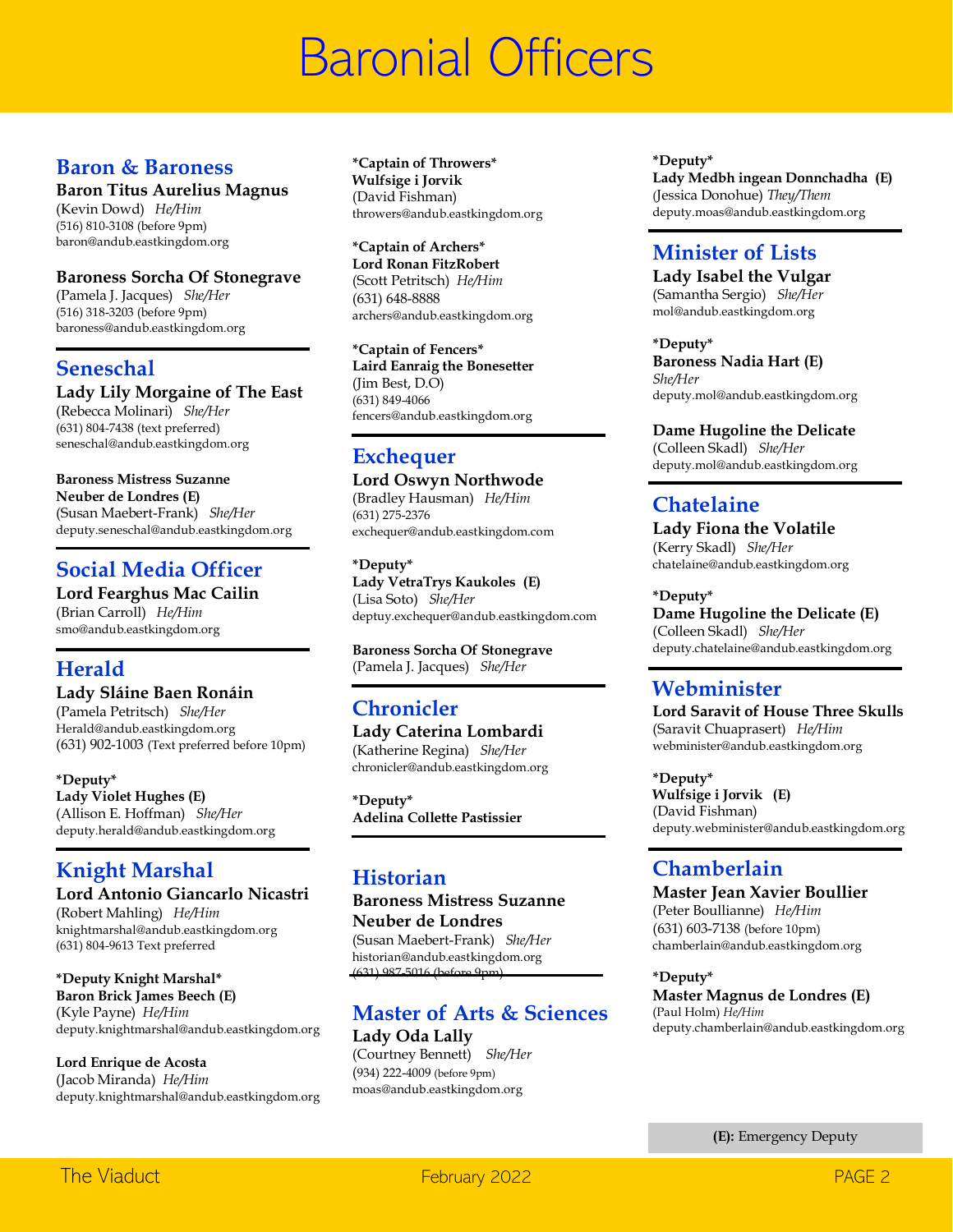## Combat Arts & Practices Archery, Fighting, Fencing & Thrown Weapons



Practices over for the season, see you in the spring!

For any questions please contact our Captain of Fencers, Eanraig, at fencers@andub.eastkingdom.org

## **Heavy Weapons Practice**

An Dub practices are over for the season, however there will be group invasions to other practices. Please join the group below for updates.

https://www.facebook.com/groups/ SCADucksFightPractice/

Please contact our Knight Marshal, Antonio, at knightmarshal@andub.eastkingdom.org if you have any questions.

## **Archery Practice**

Practices over for the season, see you in the spring!

Please contact our Captain of Archers, Ronan, at archers@andub.eastkingdom.org or 631 456-2028 if you have any questions.

## **Thrown Weapons Practice**

Practices over for the season, see you in the spring!

Please contact our Captain of Throwers, Wulfsige, at throwers@andub.eastkingdom.org if you have any questions.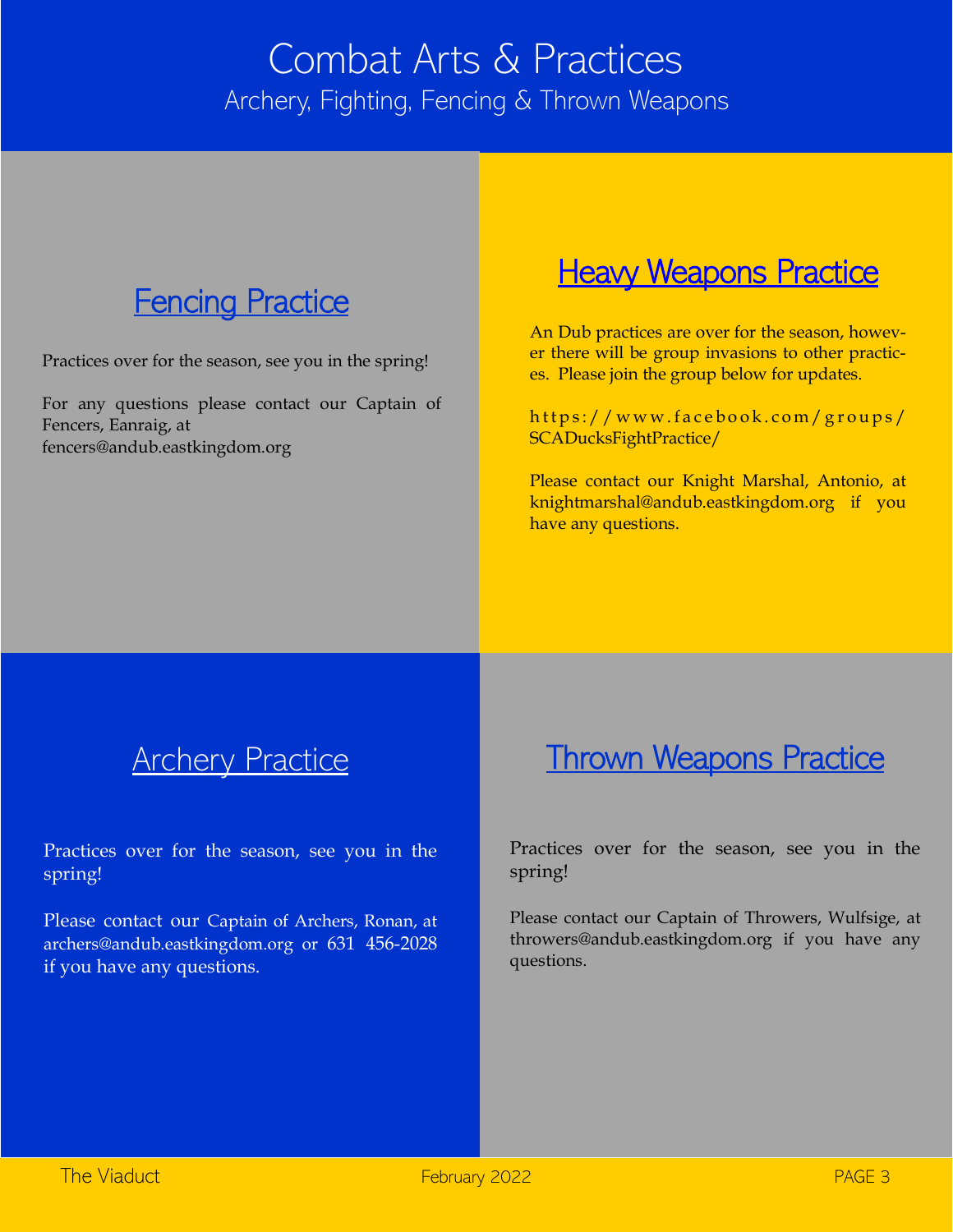## Baronial Event Calendar February & March 2022

| Sunday                  | <b>Monday</b>   | <b>Tuesday</b>          | Wednesday      | <b>Thursday</b>                                     | Friday                                               | <b>Saturday</b>                                         |
|-------------------------|-----------------|-------------------------|----------------|-----------------------------------------------------|------------------------------------------------------|---------------------------------------------------------|
|                         |                 | $\overline{1}$          | $\overline{2}$ | $\overline{3}$                                      | $\overline{4}$                                       | 5 <sub>5</sub>                                          |
|                         |                 |                         |                | <b>Baronial Meeting</b><br>$^*\!\mathit{Virtual}^*$ |                                                      |                                                         |
| 6 <sup>1</sup>          | $\overline{7}$  | $\overline{\mathbf{8}}$ | $\overline{9}$ | 10 <sub>1</sub>                                     | $\overline{11}$                                      | 12                                                      |
|                         |                 |                         |                |                                                     |                                                      |                                                         |
| 13                      | 14              | 15                      | <b>16</b>      | 17                                                  | <b>18</b>                                            | 19                                                      |
|                         |                 |                         |                |                                                     |                                                      |                                                         |
| 20                      | 21              | $\overline{22}$         | 23             | 24                                                  | 24                                                   | 25                                                      |
|                         |                 |                         |                |                                                     | Hawkes Reache<br>${\rm Meeting}$<br>*Virtual*        |                                                         |
| 27                      | 28              | $\mathbf{1}$            | $\overline{2}$ | $\overline{\mathbf{3}}$                             | $\overline{\mathbf{4}}$                              | 5 <sup>5</sup>                                          |
|                         |                 |                         |                | <b>Baronial Meeting</b><br>$^*\!V\!irtual^*$        |                                                      |                                                         |
| $\overline{\mathbf{6}}$ | $\overline{7}$  | $\overline{\mathbf{8}}$ | $\overline{9}$ | 10                                                  | $\overline{11}$                                      | 12                                                      |
|                         |                 |                         |                |                                                     |                                                      | Tentative Baronial<br>Schola<br>$^{\ast}Virtual^{\ast}$ |
| 13                      | 14              | 15                      | 16             | 17                                                  | <b>18</b>                                            | 19                                                      |
|                         |                 |                         |                |                                                     |                                                      |                                                         |
| $\overline{20}$         | $\overline{21}$ | $\overline{22}$         | 23             | $\overline{24}$                                     | 25                                                   | $\overline{26}$                                         |
|                         |                 |                         |                |                                                     | Hawkes Reache<br>${\rm Meeting} \\ {\bf ``Virtual*}$ |                                                         |
| 27                      | <b>28</b>       | 29                      | 30             | 31                                                  |                                                      |                                                         |
|                         |                 |                         |                |                                                     |                                                      |                                                         |
|                         |                 |                         |                |                                                     |                                                      |                                                         |
|                         |                 |                         |                |                                                     |                                                      |                                                         |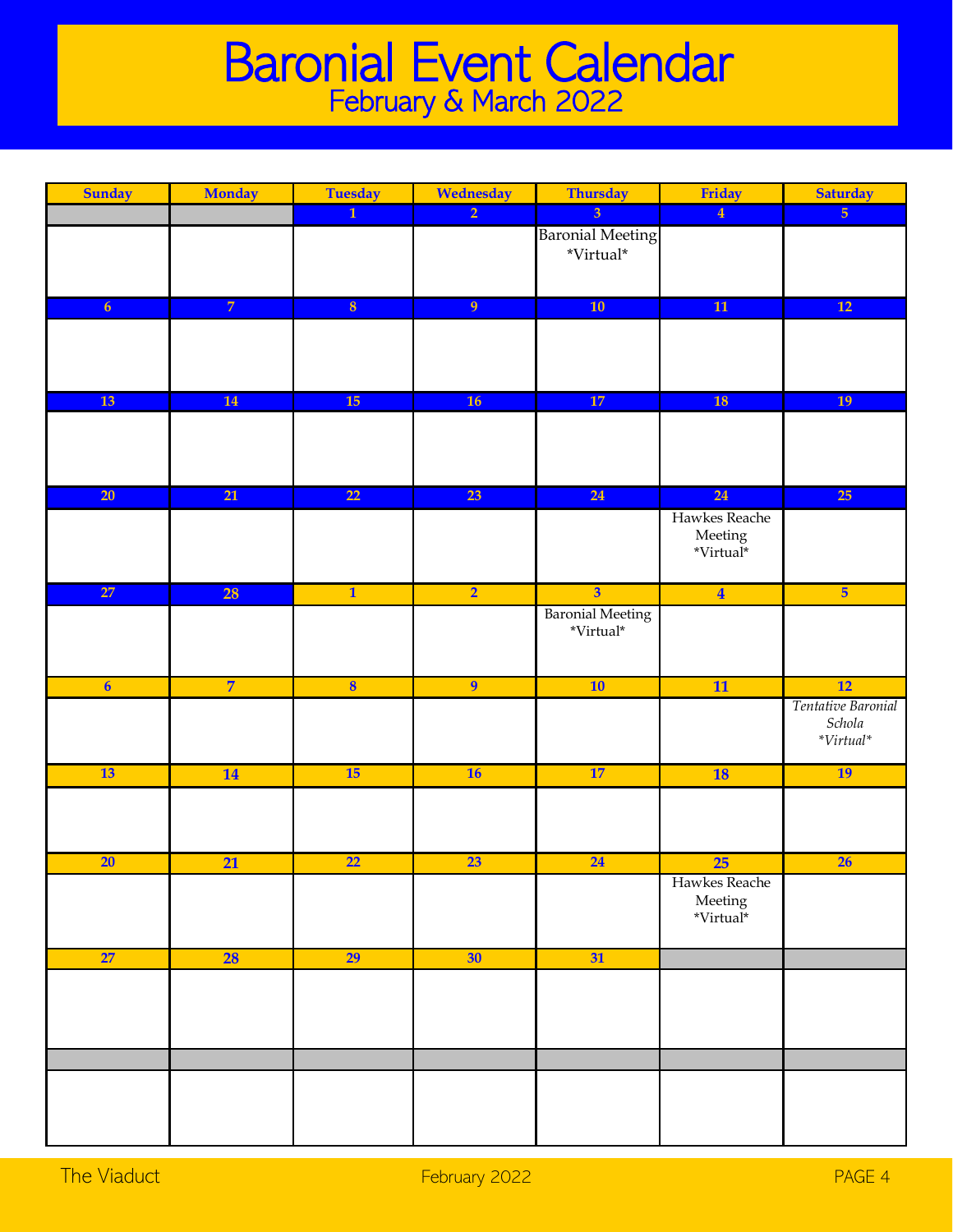# East Kingdom Event Schedule

| pMp        | <b>East Kingdom Goes East (Ethereal):</b> Feb 19th - Barony of Carolingia - Virtual<br>https://www.eastkingdom.org/event-details/?eid=3797                                              |
|------------|-----------------------------------------------------------------------------------------------------------------------------------------------------------------------------------------|
| Ny         | Bear's Tavern: Out of Hibernation: Fri 25th -Sun 27th - Crown Province of Ostgardr -<br>Peekskill, NY-https://www.eastkingdom.org/event-details/?eid=3801                               |
| My         | Investiture Baroniale du Havre des Glaces: Feb 26th, Barony of Havre des Glaces -<br>QUEBEC, QC https://www.eastkingdom.org/event-details/?eid=3794                                     |
| <b>W</b> y | <b>Mudthaw - Return to the Mud:</b> Mar 26th, Barony of Settmour Swamp - Randolph, NJ<br>https://www.eastkingdom.org/event-details/?eid=3791                                            |
| <b>W</b> y | Coronation of Ryouko'jin Of-The Iron-Skies and Indrakshi Aani Aravinda<br>Apr 9 – Crown Province of Ostgardr - Staten Island, NY<br>https://www.eastkingdom.org/event-details/?eid=3997 |

## Champions Of An Dubhaigeainn

| Category                    | Champion                          |
|-----------------------------|-----------------------------------|
| Archery                     | Elsebeth von Annedors             |
| <b>Armored Combat</b>       | <b>Baron Brick James Beech</b>    |
| Arts & Sciences             | Lady Lily Morgaine of The East    |
| Bardic                      | Dame Hugoline the Delicate        |
| <b>Brewing</b>              | Skellaige of An Dubhaigeainn      |
| Rapier                      | Demetrio Antelini da Lucca        |
| Thrown Weapons              | Lord Gilbert Christian Blackmoore |
| <b>Youth Thrown Weapons</b> | Phoenix of An Dubhaigeainn        |
|                             |                                   |

This is the February 2022 issue of The Viaduct, a publication of the Barony of An Dubhaigeainn of the Society for Creative Anachronism, Inc. (SCA, Inc.). The Viaduct is available from Rebecca Molinari. It is not a corporate publication of SCA, Inc., and does not ddineate SCA, Inc. policies. Copyright © 2021 Society for Creative Anachronism, Inc. For information on reprinting photographs, articles, or artwork from this publication, please contact the Chronicler, who will assist you in contacting the original creator of the piece. Please respect the legal rights of our contributors. If you wish to receive a paper copy of the Viaduct, please contact the Chronicler at chronicler@andub.eastkingdom.org.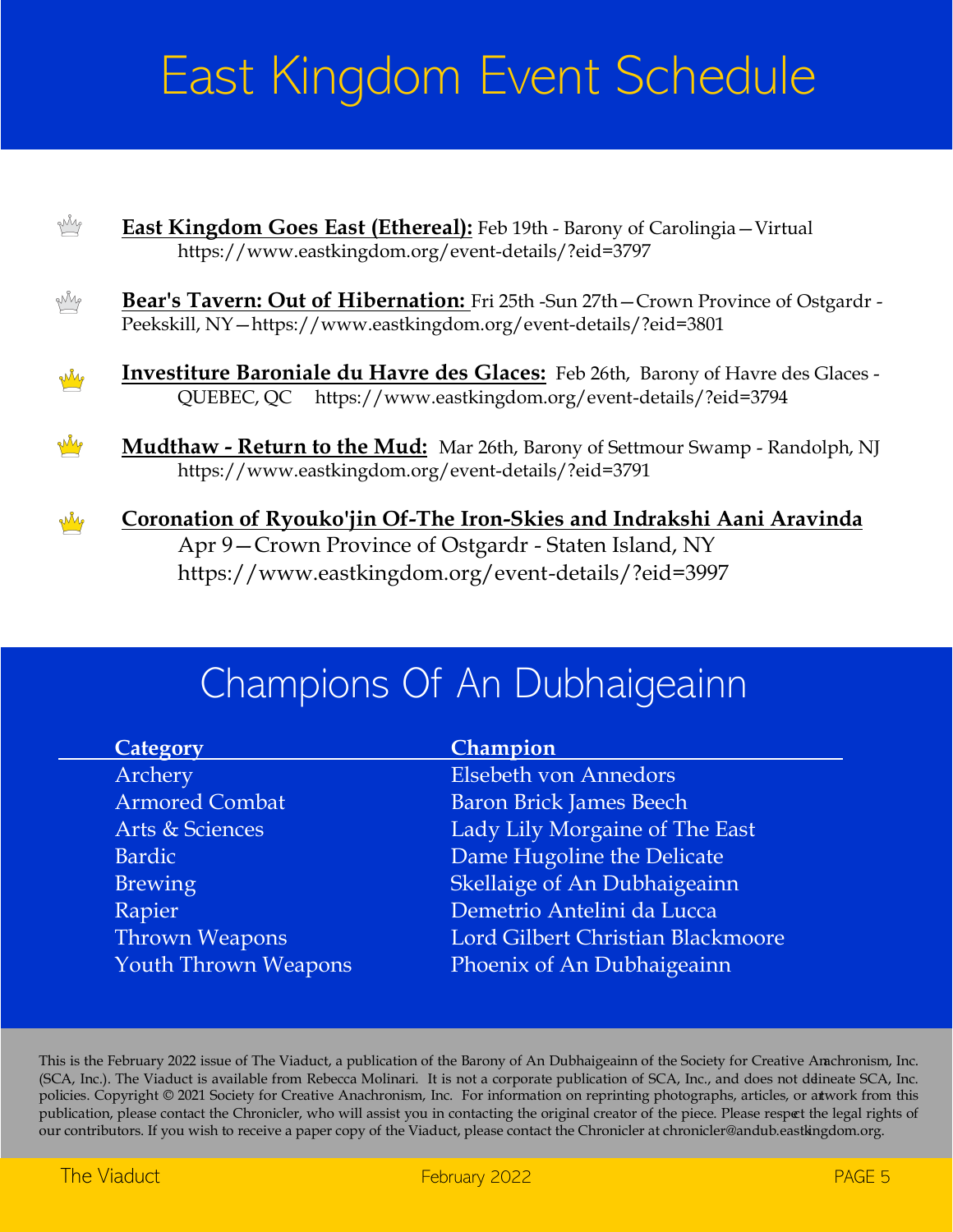# Greetings from your new **Chronicler**

Hello my lovely Ducks!

With our dear Lily stepping up as Baronial Seneschal, the role of Chronicler and the editor of the Viaduct passes to me. I am truly honored to be given the opportunity in this role. I hope I will do the shoes I fill justice and keep all our members well informed in the years to come.

YIS,

Caterina Lombardi



# Member Interviews and **Suggestions**

In keeping with the content of the Viaduct, we'll be looking for nominations of or volunteers for members of the baronial populace to interview for our monthly spotlights. So feel free to email me at chronicler@andub.eastkingdom.org.

The same applies to any suggestions you wish to bring up on how we might add to the interest and usefulness of the Viaduct.